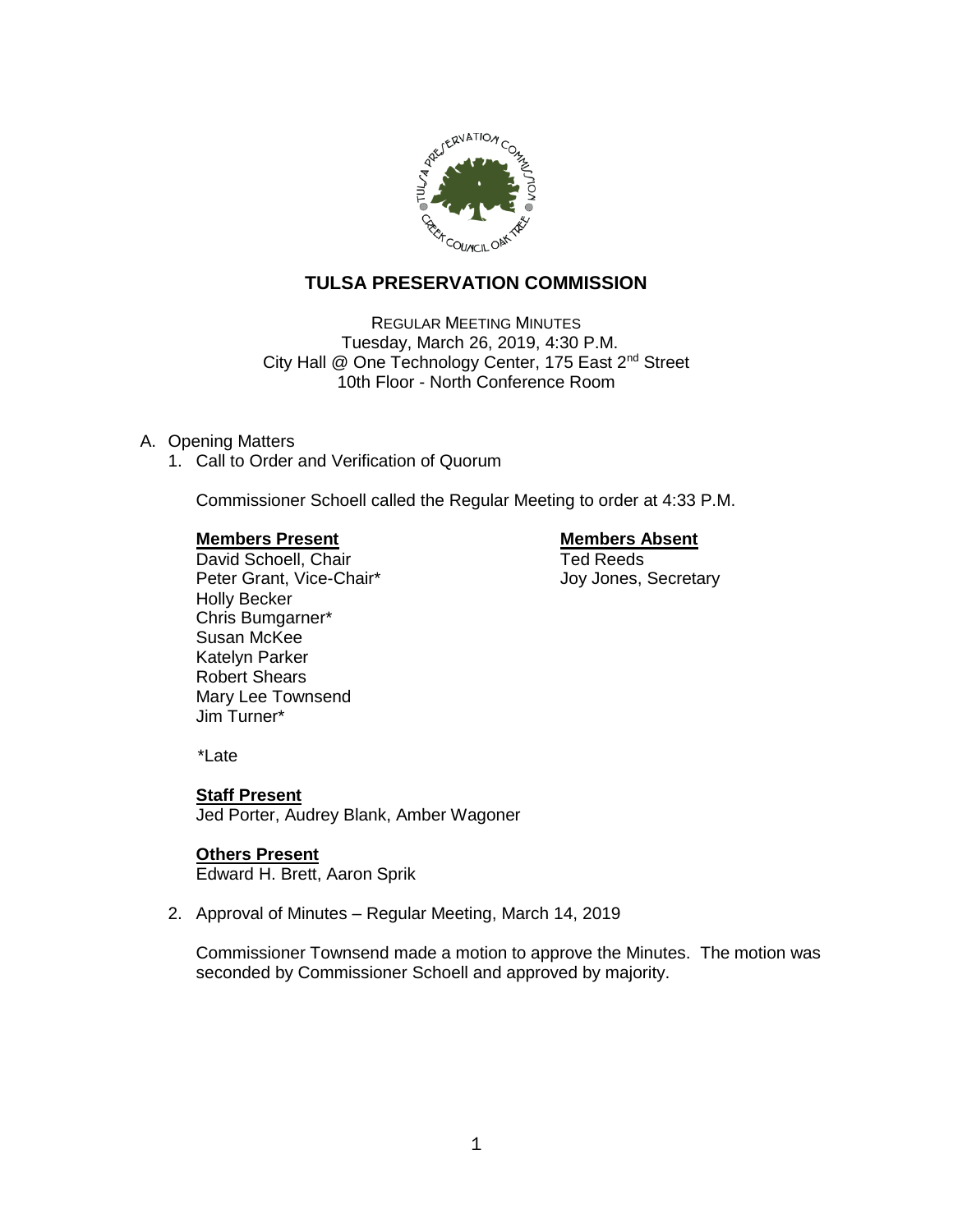**Vote:** Minutes - Regular Meeting, March 14, 2019

| In Favor | <b>Opposed</b> | Abstaining    | <b>Not Present</b> |
|----------|----------------|---------------|--------------------|
| Schoell  |                | <b>Becker</b> | Reeds              |
| McKee    |                | <b>Shears</b> | Jones              |
| Parker   |                |               | Grant              |
| Townsend |                |               | <b>Bumgarner</b>   |
|          |                |               | Turner             |

3. Disclosure of Conflicts of Interest No Conflicts of Interest were disclosed.

#### B. Actionable Items

- 1. **HP-0084-2019 / 1557 S. Yorktown Pl.** (Gillette) *Historic Preservation Permit Subcommittee Review Date: March 19, 2019* Applicant: Edward H. Brett Proposal:
	- 1. Alteration of finish on facades of 1954 Addition

Staff presented its report, and Commissioner Parker presented the report on behalf of the Historic Preservation Permit Subcommittee. As there was no discussion, Commissioner Townsend made a motion to approve the application. The motion was seconded by Commissioner McKee and was approved by majority.

**Vote:** 1557 S. Yorktown Pl. **(Gillette)**

|    | In Favor     | <b>Opposed</b> | <b>Abstaining</b> | <b>Not Present</b> |
|----|--------------|----------------|-------------------|--------------------|
|    | 1. Schoell   |                | Turner            | Reeds              |
| 2. | Becker       |                |                   | Grant              |
|    | 3. Bumgarner |                |                   | Jones              |
| 4. | McKee        |                |                   |                    |
|    | 5. Parker    |                |                   |                    |
|    | 6. Shears    |                |                   |                    |
|    |              |                |                   |                    |

- 7. Townsend
- 2. **HP-0085-2019 / 2204 E. 17th St.** (Yorktown)

Applicant: Biltmore Homes, LLC Proposal:

1. Installation of fence

Staff presented its report, and the applicant commented that the fence would be concealed by the shrubbery. Commissioner Shears inquired about a change in grade, and the applicant indicated that the grade shifted along the boundary of the site. Commissioner Shears proposed that the top of the fence be stepped to respond to the shift in grade, and the applicant accepted the proposal.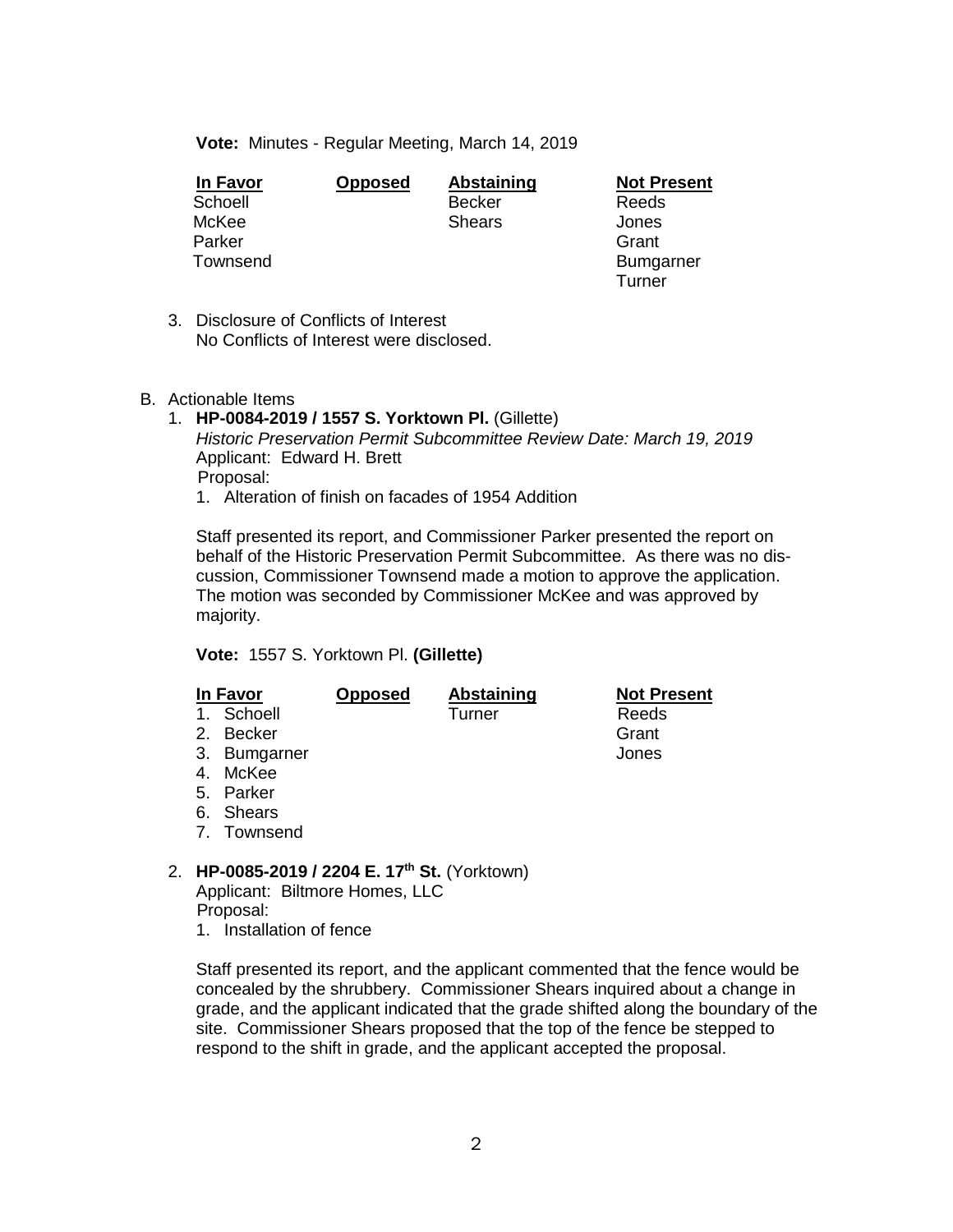As there was no further discussion, Commissioner Turner made a motion to approve the application with the condition that the fence be stepped to respond to the shift in grade. The motion was seconded by Commissioner Townsend and was approved unanimously.

**Vote:** 2204 E. 17th St. **(Yorktown)**

|    | In Favor         | <b>Opposed</b> | <b>Abstaining</b> | <b>Not Present</b> |
|----|------------------|----------------|-------------------|--------------------|
|    | 1. Schoell       |                |                   | Reeds              |
|    | 2. Grant         |                |                   | Jones              |
| 3. | Becker           |                |                   |                    |
| 4. | <b>Bumgarner</b> |                |                   |                    |
| 5. | McKee            |                |                   |                    |
|    | 6. Parker        |                |                   |                    |
|    | 7. Shears        |                |                   |                    |
| 8. | Townsend         |                |                   |                    |
| 9. | Turner           |                |                   |                    |
|    |                  |                |                   |                    |
|    |                  |                |                   |                    |

3. **HP-0069-2019 / 1730 S. Quincy Ave.** (Swan Lake) *Historic Preservation Permit Subcommittee Review Date: February 7, 2019* Applicant: Travis Harris Proposal:

1. Construction of apartments

Staff noted that the applicant was unavailable and that the application will be reviewed during the Regular Meeting on April 11, 2019.

# 4. **HP-0083-2019 / 1621 S. Newport Ave.** (North Maple Ridge)

Applicant: Oklahoma Natural Gas Proposal:

1. Relocation of meter

Staff presented its report. As there was no discussion, Commissioner Grant made a motion to approve the application. The motion was seconded by Commissioner Schoell and was approved unanimously.

#### **Vote:** 1621 S. Newport Ave. **(North Maple Ridge)**

|    | In Favor         | Opposed | <b>Abstaining</b> | <b>Not Present</b> |
|----|------------------|---------|-------------------|--------------------|
| 1. | Schoell          |         |                   | Reeds              |
| 2. | Grant            |         |                   | Jones              |
| 3. | <b>Becker</b>    |         |                   |                    |
| 4. | <b>Bumgarner</b> |         |                   |                    |
| 5. | McKee            |         |                   |                    |
| 6. | Parker           |         |                   |                    |
|    | 7. Shears        |         |                   |                    |
| 8. | Townsend         |         |                   |                    |
| 9. | Turner           |         |                   |                    |
|    |                  |         |                   |                    |